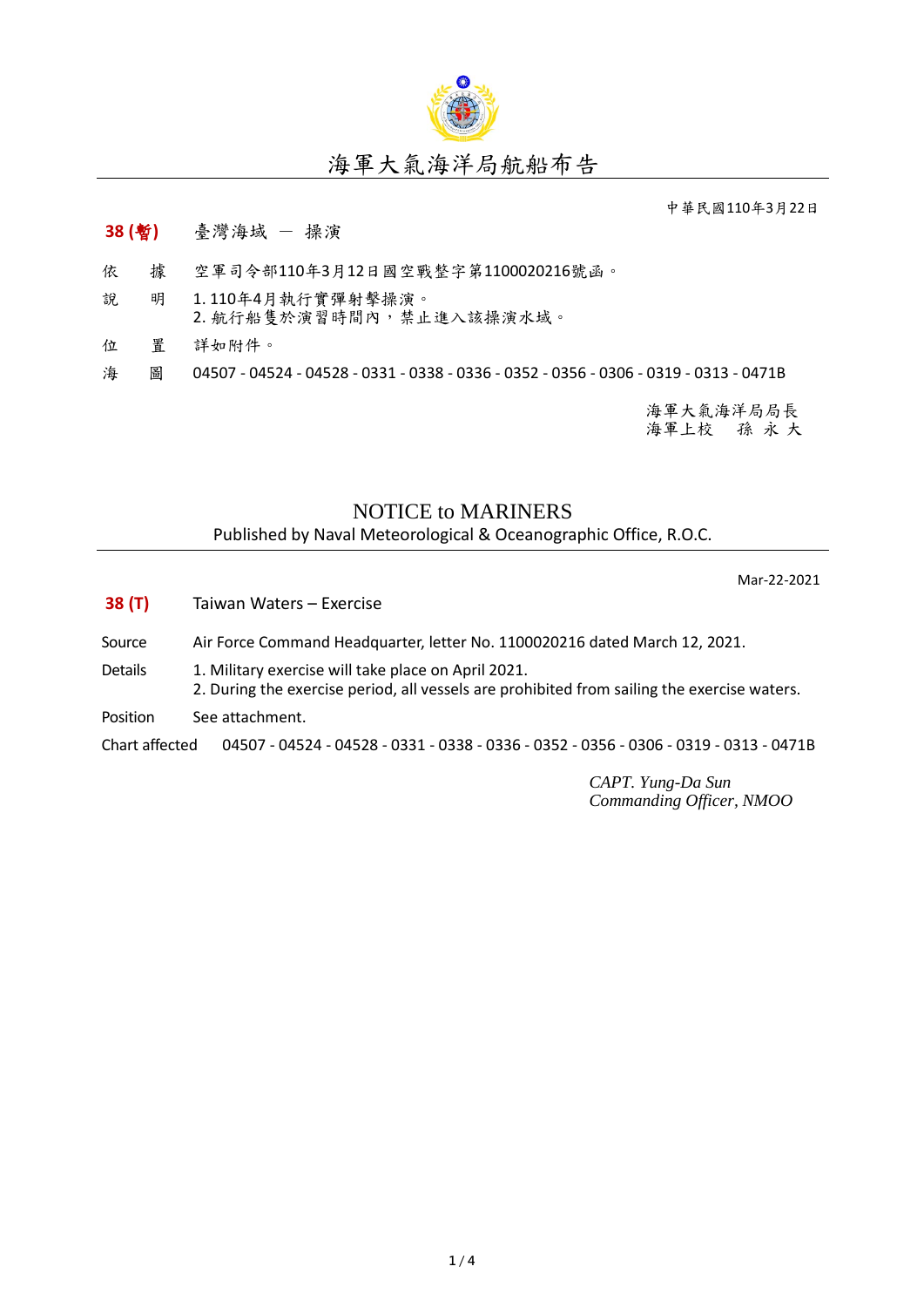附件 Attachment NM 38

| 日期<br>Date |                                                                                                      | 起訖時間<br><b>Time</b> | (WGS84)<br>點<br>位 Position                                                                                                                                                                                                                                                                                                                                                                      |
|------------|------------------------------------------------------------------------------------------------------|---------------------|-------------------------------------------------------------------------------------------------------------------------------------------------------------------------------------------------------------------------------------------------------------------------------------------------------------------------------------------------------------------------------------------------|
| (A)        | 20210401<br>20210406 - 20210409<br>20210412 - 20210416<br>20210419 - 20210423<br>20210426 - 20210430 | 0700-2200           | ◎空軍實彈射擊操演(Air Force Exercise)<br>6.5 NM<br>2.6 NM<br>中心點: N23°18'18.0"、E 119°20'33.0"<br>危險區域:中心點半徑6.5 浬所涵蓋之範圍<br>《除去 0°至180°所涵蓋及半徑大<br>於 2.6 浬之範圍》<br>Central point: N 23°18'18.0", E 119°20'33.0"<br>Dangerous area: Central point with a radius of 6.5<br>nautical miles. 《The area from 0° to 180°<br>clockwise and the radius of more than 2.6<br>nautical miles is excluded ».            |
| (B)        | 20210401<br>20210406 - 20210409<br>20210412 - 20210416<br>20210419 - 20210423<br>20210426 - 20210430 | 0700-1800           | ◎空軍實彈射擊操演(Air Force Exercise)<br>N 25°48'00.0", E 120°48'00.0"<br>Α<br>N 25°48'00.0", E 121°20'00.0"<br>B<br>N 24°52'00.0", E 120°23'00.0"<br>$\overline{\mathsf{c}}$<br>N 24°52'00.0", E 119°55'00.0"<br>D<br>中心點: N 25°20'00.0"、E 120°37'00.0"<br>危險區域:中心點半徑31浬所涵蓋之範圍<br>Central point: N 25°20'00.0", E 120°37'00.0"<br>Dangerous area: Central point with a radius of 31<br>nautical miles. |
| (C)        | 20210401<br>20210406 - 20210409<br>20210412 - 20210416<br>20210419 - 20210423<br>20210426 - 20210430 | 0700-1630           | ◎空軍實彈射擊操演(Air Force Exercise)<br>N 24°48'00.0", E 119°50'00.0"<br>Α<br>N 24°48'00.0", E 120°20'00.0"<br>$\overline{B}$<br>N 23°55'00.0", E 119°27'00.0"<br>С<br>N 24°10'00.0", E 119°08'00.0"<br>中心點: N 24°24'00.0"、E 119°46'00.0"<br>危險區域:中心點半徑5浬所涵蓋之範圍<br>Central point: N 24°24'00.0", E 119°46'00.0"<br>Dangerous area: Central point with a radius of 5<br>nautical miles.                 |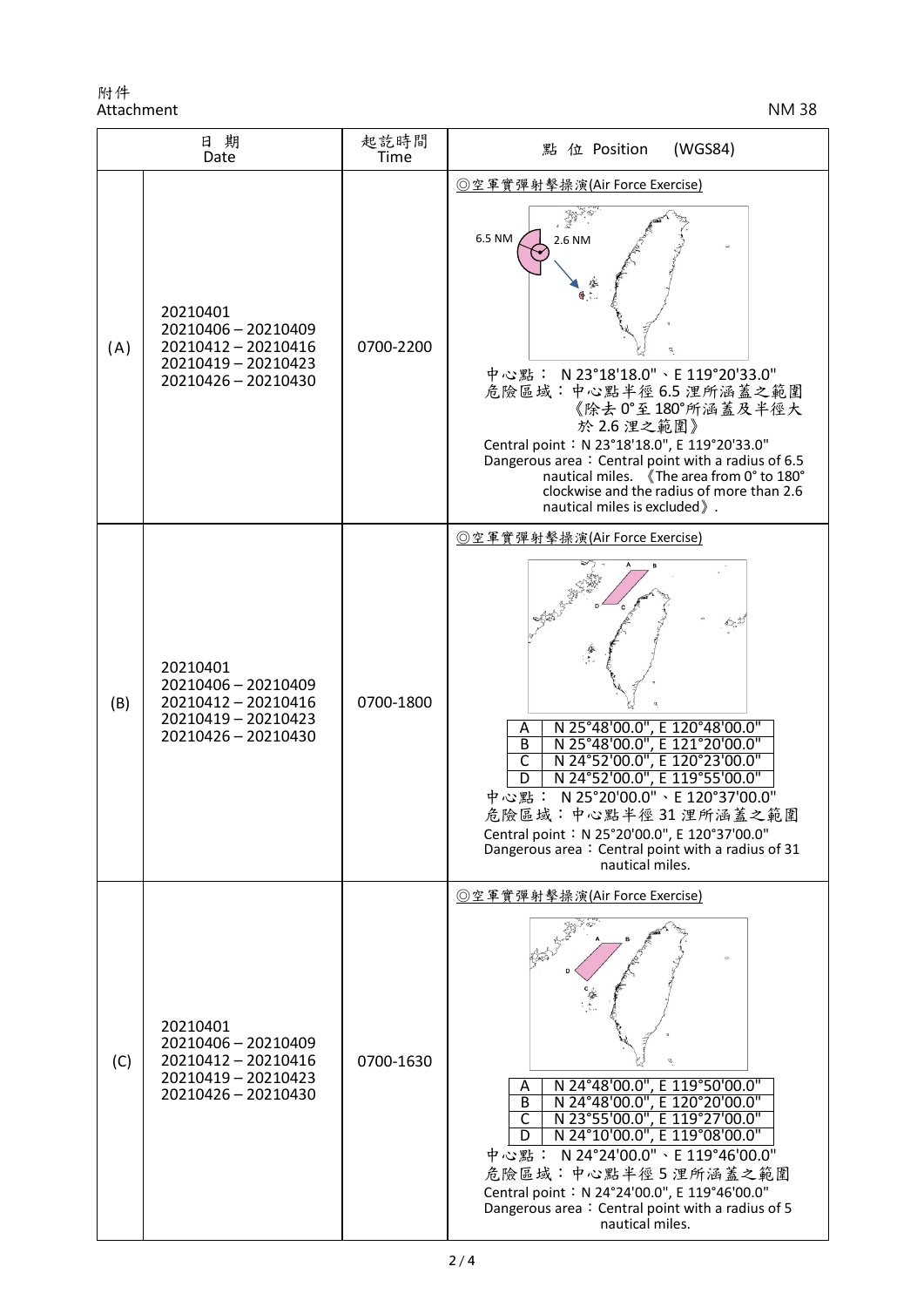附件 Attachment NM 38

| 日期<br>Date |                                                                                                      | 起訖時間<br>Time | 點 位 Position<br>(WGS84)                                                                                                                                                                                                                                                                                                                                                                                                 |
|------------|------------------------------------------------------------------------------------------------------|--------------|-------------------------------------------------------------------------------------------------------------------------------------------------------------------------------------------------------------------------------------------------------------------------------------------------------------------------------------------------------------------------------------------------------------------------|
| (D)        | 20210401<br>20210406 - 20210409<br>20210412 - 20210416<br>20210419 - 20210423<br>20210426 - 20210430 | 0700-1700    | ◎空軍實彈射擊操演(Air Force Exercise)<br>N 22°34'00.0", E 118°55'00.0"<br>A<br>$\overline{B}$<br>N 22°59'00.0", E 119°39'00.0"<br>$\overline{\mathsf{c}}$<br>N 22°16'00.0", E 119°37'00.0"<br>N 22°21'00.0", E 118°55'00.0"<br>D<br>中心點: N22°32'00.0"、E 119°18'00.0"<br>危險區域:中心點半徑10浬所涵蓋之範圍<br>Central point: N 22°32'00.0", E 119°18'00.0"<br>Dangerous area: Central point with a radius of 10<br>nautical miles.             |
| (E)        | 20210401<br>20210406 - 20210409<br>20210412 - 20210416<br>20210419 - 20210423<br>20210426 - 20210430 | 0700-1700    | ◎空軍實彈射擊操演(Air Force Exercise)<br>N 23°43'00.0", E 122°05'00.0"<br>A<br>N 23°43'00.0", E 122°38'00.0"<br>$\overline{B}$<br>$\overline{\mathsf{C}}$<br>N 23°20'00.0", E 122°38'00.0"<br>N 23°00'00.0", E 122°05'00.0"<br>$\overline{D}$<br>中心點: N23°26'30.0"、E122°21'30.0"<br>危險區域:中心點半徑31浬所涵蓋之範圍<br>Central point: N 23°26'30.0", E 122°21'30.0"<br>Dangerous area: Central point with a radius of 31<br>nautical miles. |
| (F)        | 20210401<br>20210406 - 20210409<br>20210412-20210416<br>20210419 - 20210423<br>20210426 - 20210430   | 0700-1800    | ◎空軍實彈射擊操演(Air Force Exercise)<br>中心點: N23°29'54.0"、E 120°07'59.0"<br>危險區域:中心點半徑5浬所涵蓋之範圍<br>《去除 120°10'59.0"E 以東部分》<br>Central point: N 23°29'54.0", E 120°07'59.0"<br>Dangerous area: Central point with a radius of 5<br>nautical miles. 《The east part of<br>120°10'59.0"E is excluded)                                                                                                                               |